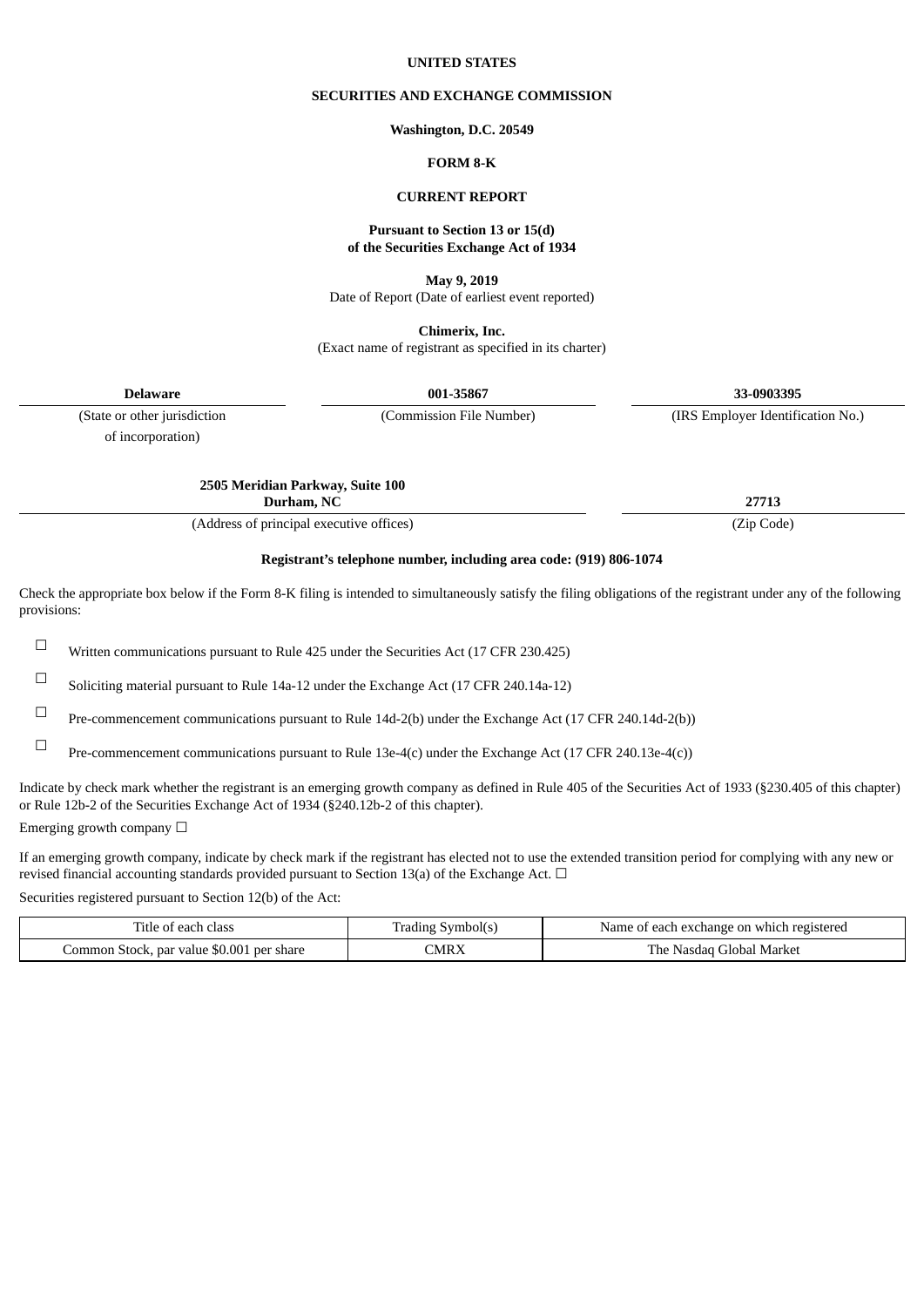## **Item 2.02 Results of Operations and Financial Condition.**

On May 9, 2019, we announced our financial results for the first quarter ended March 31, 2019 in the press release attached hereto as Exhibit 99.1 and incorporated herein by reference.

The information in this Item 2.02 and the attached Exhibit 99.1 is being furnished and shall not be deemed "filed" for the purposes of Section 18 of the Securities and Exchange Act of 1934, as amended, or otherwise subject to the liabilities of that Section. The information in this Item 2.02 and the attached Exhibit 99.1 shall not be incorporated by reference into any registration statement or other document pursuant to the Securities Act of 1933, as amended.

#### **Item 9.01 Financial Statements and Exhibits.**

#### (d)Exhibits

| Exhibit No. | Description                                        |
|-------------|----------------------------------------------------|
| 99.1        | Press Release of Chimerix. Inc. dated May 9, 2019. |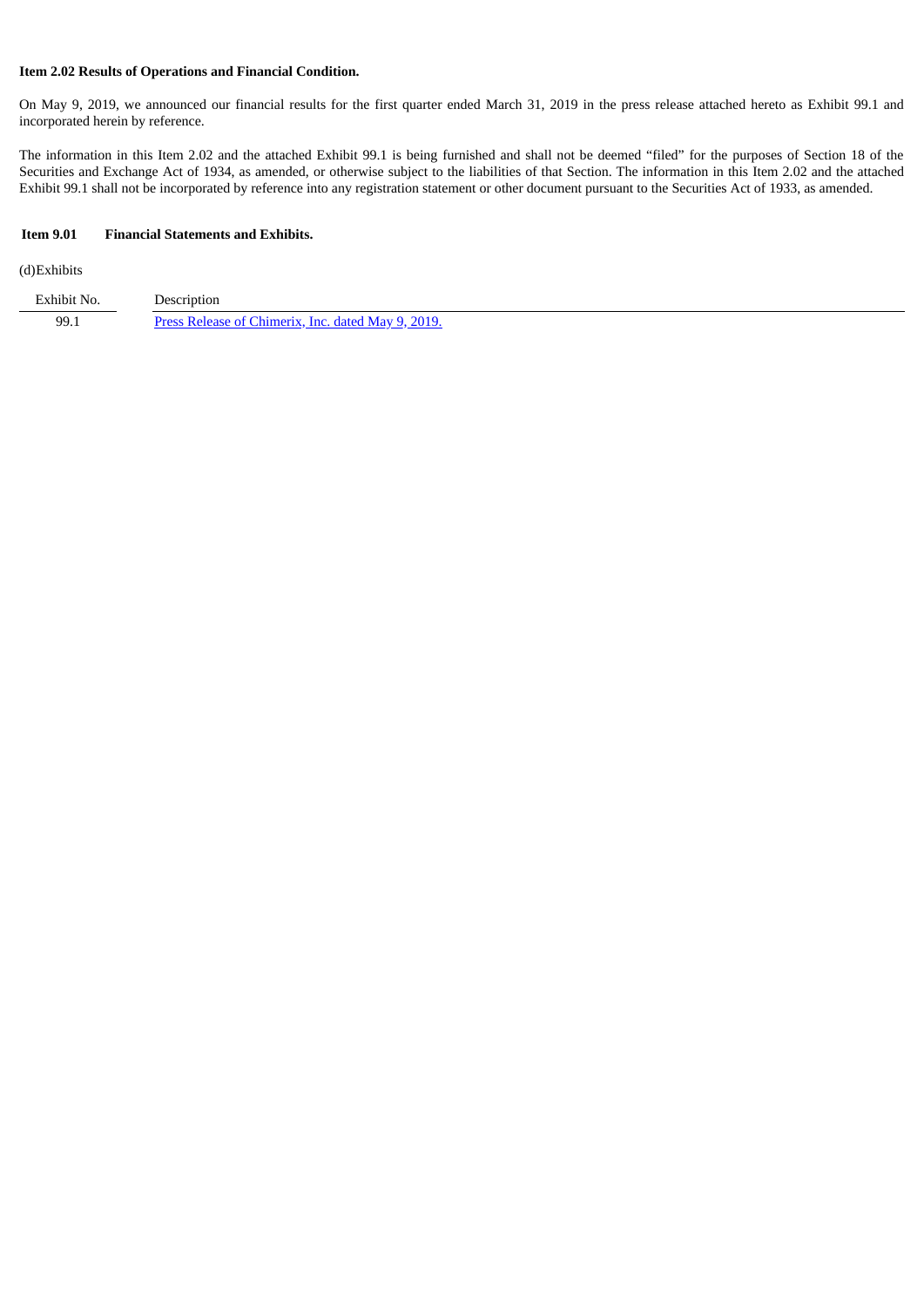### **SIGNATURES**

Pursuant to the requirements of the Securities Exchange Act of 1934, the Registrant has duly caused this report to be signed on its behalf by the undersigned hereunto duly authorized.

# **Chimerix, Inc.**

Dated: May 9, 2019

By: /s/ Timothy W. Trost

Timothy W. Trost Senior Vice President, Chief Financial Officer and Corporate Secretary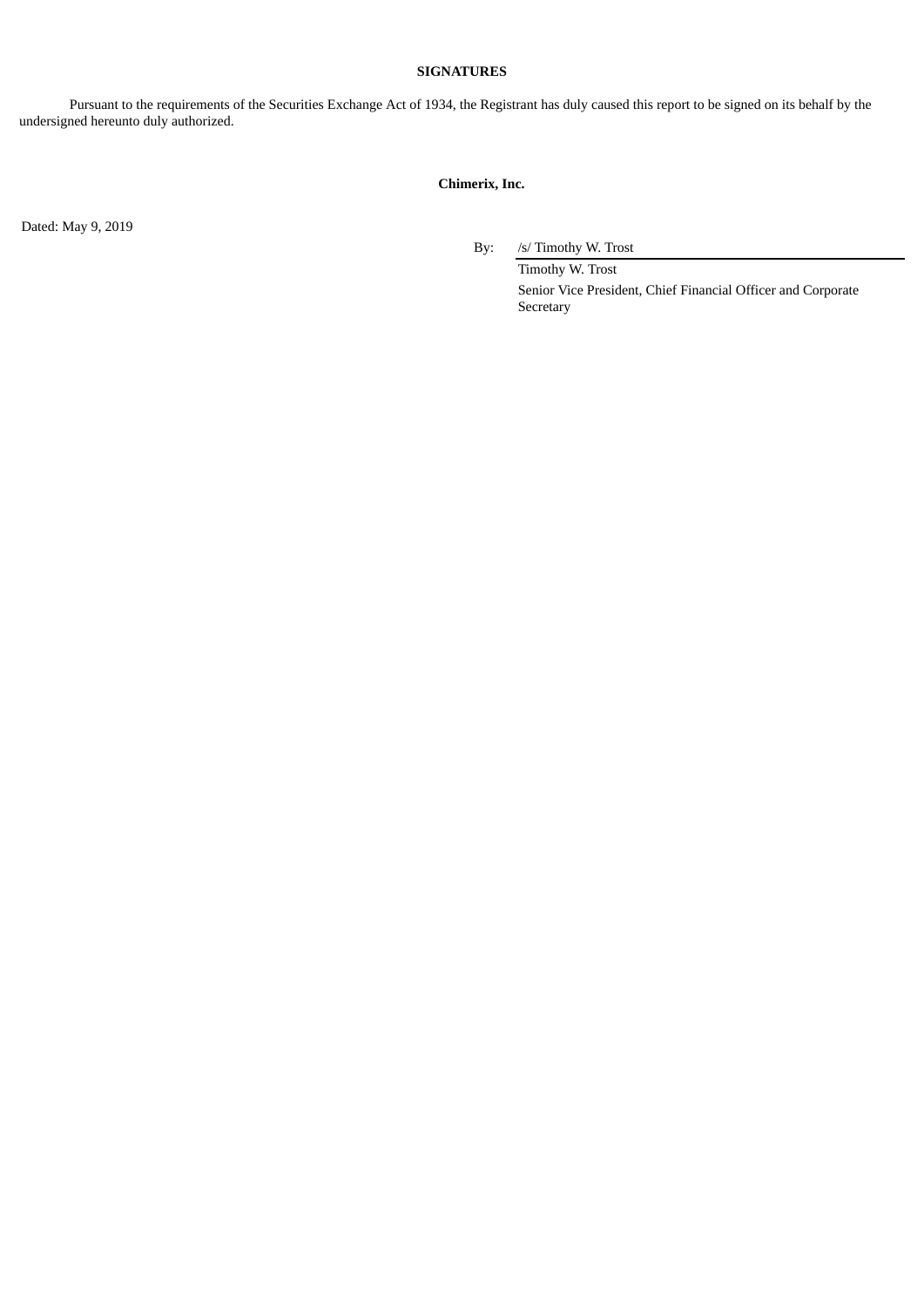<span id="page-3-0"></span>

# **Chimerix Announces First Quarter 2019 Financial Results and Strategy Update**

- Reports Positive Top-line Survival Data from Pivotal Mouse Study as Key Milestone on Path to Smallpox Regulatory *Submission -*

*- Plan to Focus on Execution of Smallpox Program, Halting All Other Brincidofovir Development Activities -*

- Restructuring to Reduce Workforce by More Than 50%. Maintaining Key Capabilities and Preserving Capital for New *Programs -*

*- Conference Call at 8:30 a.m. ET Today -*

DURHAM, N.C., May 9, 2019 -- Chimerix (NASDAQ:CMRX), today reported financial results for the first quarter ended March 31, 2019 and provided an update on corporate strategy. Chimerix announced positive top-line results from the in-life portion of the mousepox study with ectromelia virus (ECTV), the Company's second animal model under the Food and Drug Administration (FDA) Animal Efficacy Rule. In addition, Chimerix announced the discontinuation of all ongoing human clinical trials for oral and intravenous brincidofovir (BCV) due to low patient accrual across all active trials. Reflecting these developments, Chimerix plans to undertake a corporate restructuring, including a greater than 50% reduction in staff. The Company intends to pursue external opportunities to build its pipeline of product candidates.

"We're very pleased to now have shown significant improvements in survival, the primary endpoint in both the rabbitpox and mousepox animal models. This is a key milestone on the path toward an anticipated 2020 New Drug Application (NDA) of oral BCV as a medical countermeasure for smallpox and the potential for associated non-dilutive capital," stated Mike Sherman, Chief Executive Officer of Chimerix. "We are committed to pursuing programs where we can quickly address unmet patient needs with a meaningful benefit. Following an objective assessment of all internal activities, we will focus resources on the execution of the smallpox program as we identify additional attractive opportunities to create value for patients and shareholders. Our decisiveness here is a reflection of our determination to create value and help patients.

The decision to reduce staff following these strategic decisions was a difficult but necessary action. We are thankful for the commitment of these talented employees who have contributed so much to the Company. We will be working closely with those affected by the restructuring to support them in this transition," added Mr. Sherman.

The Company plans to make the existing clinical supply of BCV available to patients as part of the expanded access program.

## **First Quarter and Recent Highlights**

## BCV for Smallpox

Today, Chimerix announced positive top-line results from the in-life portion of the ECTV study, which examined BCV using the Company's second animal model of human smallpox conducted under the Animal Efficacy Rule. Chimerix is collaborating with the Biomedical Advanced Research and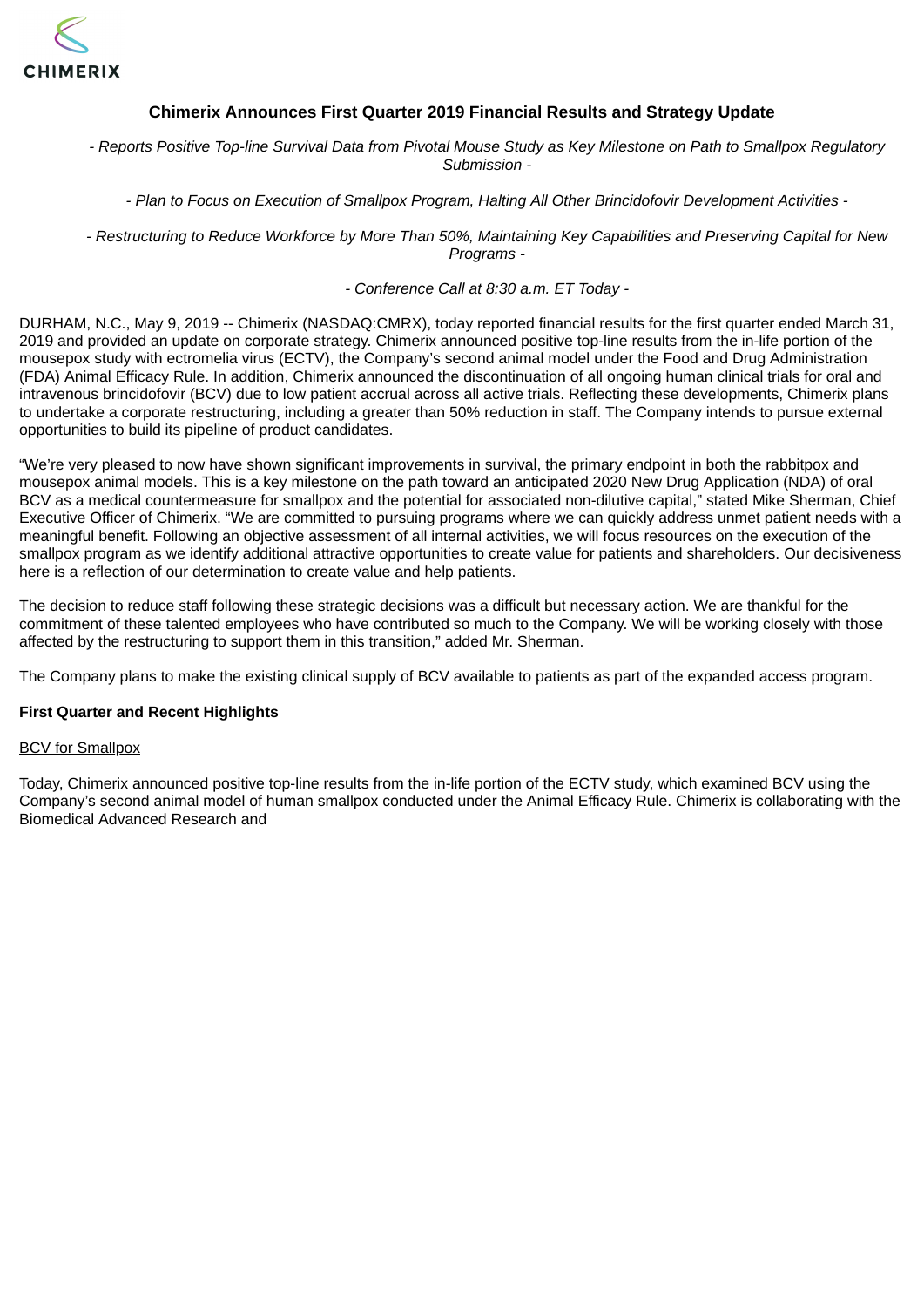Development Authority (BARDA) for the development of BCV as a potential medical countermeasure for smallpox.

The study was a randomized, blinded, placebo-controlled, parallel-group study to evaluate the efficacy of two different BCV dosing regimens versus a placebo (PBO) control group in mice infected with the mousepox virus. Mice were randomized to one of the following BCV treatment groups or placebo:

- A BCV dose regimen of 20/5/5 mg/kg administered at 48-hour intervals with treatment initiation on post-infection days 4, 5, 6 or 7; or
- A BCV dose regimen of 10/5/5 mg/kg administered at 48-hour intervals with treatment initiation on post-infection days 4, 5 or 6.

|                                      | <b>BCV Treatment</b><br><b>Initiation Post Infection</b> | <b>Overall Survival</b> | P value vs PBO |
|--------------------------------------|----------------------------------------------------------|-------------------------|----------------|
|                                      | Day 4                                                    | 27 / 32 (84%)           | < 0.0001       |
| 20/5/5<br><b>BCV Dose</b><br>Regimen | Day 5                                                    | 24 / 32 (75%)           | < 0.0001       |
|                                      | Day 6                                                    | 15 / 32 (47%)           | 0.0014         |
|                                      | Day 7                                                    | 12 / 32 (38%)           | 0.012          |
|                                      | Day 4                                                    | 25 / 32 (78%)           | < 0.0001       |
| <b>10/5/5 BCV Dose</b><br>Regimen    | Day 5                                                    | 21 / 32 (66%)           | < 0.0001       |
|                                      | Day 6                                                    | 11 / 32 (34%)           | 0.023          |
| <b>Placebo</b>                       | N/A                                                      | 4 / 32 (13%)            | N/A            |

As shown above, all BCV treatment groups demonstrated a statistically significant survival benefit compared with placebo regardless of treatment initiation day. Survival was highest in both treatment groups where BCV was administered on Day 4, with the 20/5/5 mg/kg treatment regimen showing 84% survival and the 10/5/5 regimen showing 78% survival. Survival in the placebo group was 13%. The median time to death in animals receiving placebo was 8.5 days after infection, indicating that BCV treatment was effective at preventing mortality from mousepox virus even when treatment was initiated well past the midpoint of disease.

Data from this mousepox study and the Company's rabbitpox studies are intended to address the requirement under the FDA's Animal Efficacy Rule for two different animal models of efficacy. Further confirmatory analyses (e.g., secondary endpoints) of these studies are currently underway.

Contingent upon receiving final audited results of these two key animal efficacy studies, along with preparing data necessary to bridge to a recommended human dose, Chimerix intends to submit marketing applications for BCV for the treatment of smallpox in 2020.

# Management and Corporate Updates

In April, Chimerix appointed Mike Sherman, former Chief Executive Officer of Endocyte, Inc., as Chief Executive Officer and Mike Andriole, former Chief Financial Officer of Endocyte, Inc., as the newly created Chief Business Officer.

As a result of the restructuring described above, the Company will incur a restructuring related charge in the second quarter of 2019.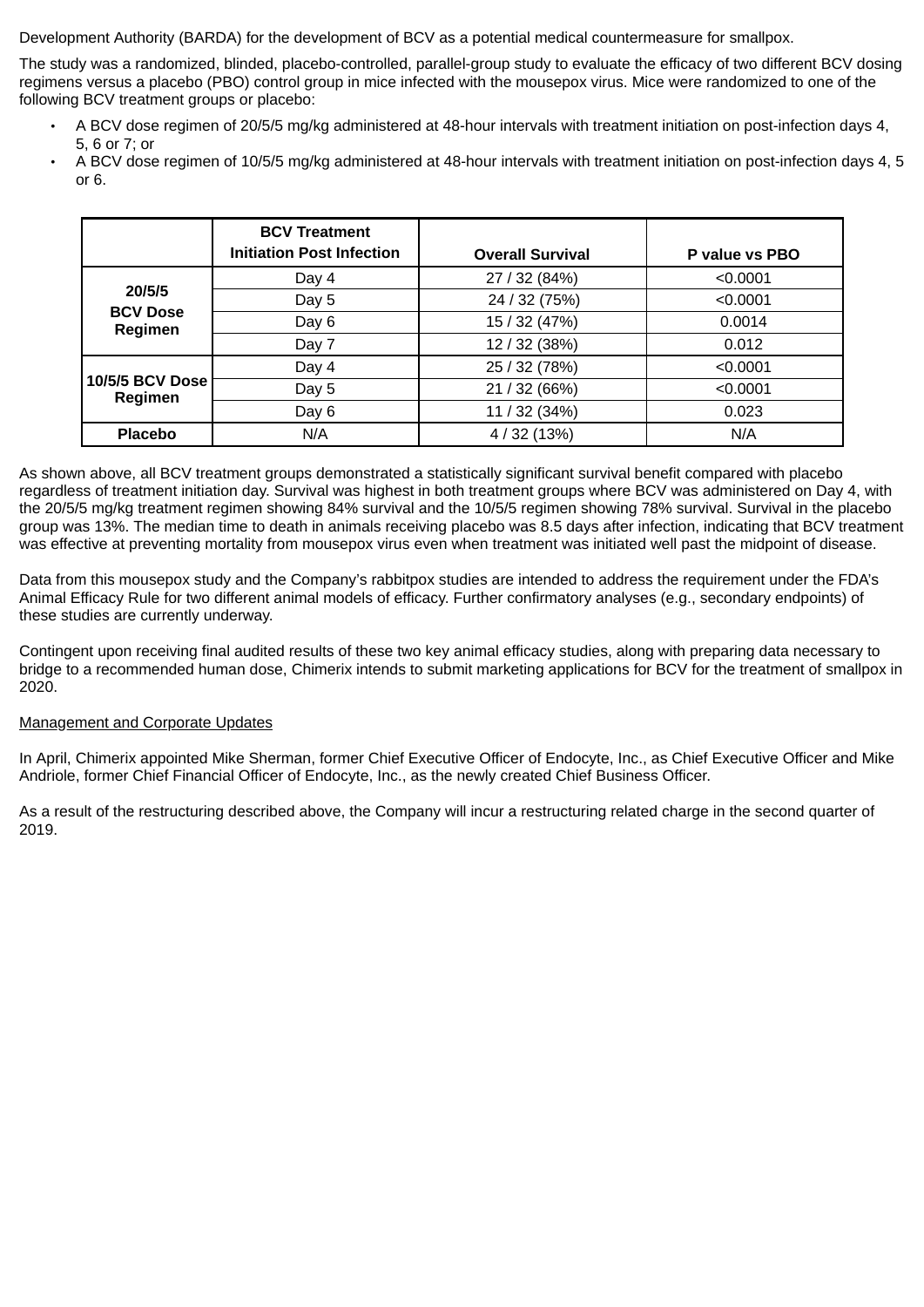# **First Quarter 2019 Financial Results**

Chimerix reported a net loss of \$17.7 million, or \$0.35 per basic and diluted share, for the first quarter of 2019. During the same period in 2018, Chimerix recorded a net loss of \$19.8 million, or \$0.42 per basic and diluted share.

Revenues for the first quarter of 2019 increased to \$2.4 million, compared to \$0.8 million for the same period in 2018.

Research and development expenses decreased to \$13.5 million for the first quarter of 2019, compared to \$14.4 million for the same period in 2018.

General and administrative expenses increased to \$7.7 million for the first quarter of 2019, compared to \$6.7 million for the same period in 2018.

Loss from operations was \$18.8 million for the first quarter of 2019, compared to a loss from operations of \$20.3 million for the same period in 2018.

Chimerix's balance sheet at March 31, 2019 included \$171.6 million of capital available to fund operations, no debt, and approximately 51.0 million outstanding shares of common stock. Chimerix currently expects to end 2019 with approximately \$140 million in capital to fund operations which will reflect payments related to the close-out of the oral and intravenous clinical trials and severance costs from the restructuring described above.

# **Conference Call and Webcast**

Chimerix will host a conference call and live audio webcast to discuss first quarter 2019 results and the Company's strategic update today at 8:30 a.m. ET. To access the live conference call, please dial 877-354-4056 (domestic) or 678-809-1043 (international) at least five minutes prior to the start time and refer to conference ID 3891009.

A live audio webcast of the call will also be available on the Investors section of Chimerix's website, www.chimerix.com. An archived webcast will be available on the Chimerix website approximately two hours after the event.

# **About Brincidofovir**

Chimerix's lead product candidate, brincidofovir, is a nucleotide analog that has antiviral activity against all five families of DNA viruses that affect humans, including the herpesviruses, adenoviruses, and poxviruses. Brincidofovir has a high barrier to resistance, no myelosuppression and a low risk of nephrotoxicity. Brincidofovir has received Fast Track designation from the FDA and Orphan Medicinal Product Designation from the European Commission for smallpox and has Orphan Drug Designation for smallpox.

## **About Chimerix**

Chimerix is a biopharmaceutical company dedicated to discovering, developing and commercializing medicines that improve outcomes for patients with life threatening diseases. Brincidofovir (BCV, CMX001) uses Chimerix's proprietary lipid conjugate. For further information, please visit Chimerix's website, www.chimerix.com.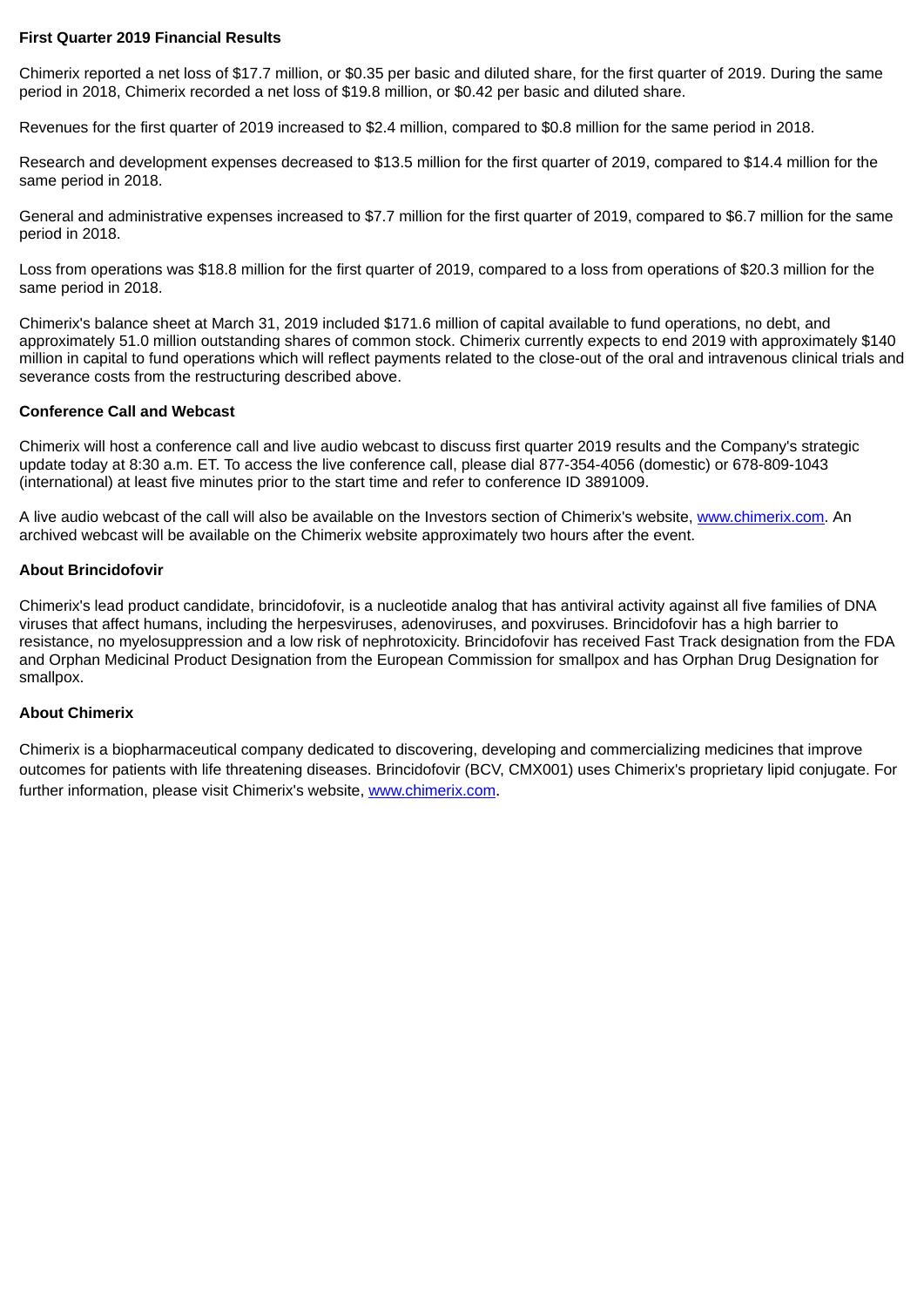### **Forward-Looking Statements**

This press release includes forward-looking statements within the meaning of the Private Securities Litigation Reform Act of 1995 that are subject to risks and uncertainties that could cause actual results to differ materially from those projected. Forward-looking statements include those relating to, among other things, Chimerix's plans to complete a restructuring and the estimated impact on cash resources, Chimerix's plans to pursue external opportunities to build its pipeline and the potential benefits of such a transaction, and the submission of marketing applications for BCV for the treatment of smallpox. Risks and uncertainties include whether the termination of oral and intravenous clinical trials of brincidofovir and the planned restructuring will have the intended impact of conserving cash resources, Chimerix's ability to identify potential external opportunities and to complete or realize a benefit from any transaction that it pursues; whether Chimerix will be able to obtain marketing approval for brincidofovir for the treatment of smallpox; and additional risks set forth in the Company's filings with the Securities and Exchange Commission. These forward-looking statements represent the Company's judgment as of the date of this release. The Company disclaims, however, any intent or obligation to update these forward-looking statements.

### **CONTACT:**

Investor Relations: Michelle LaSpaluto 919-972-7115 ir@chimerix.com or Will O'Connor Stern Investor Relations Will@sternir.com 212-362-1200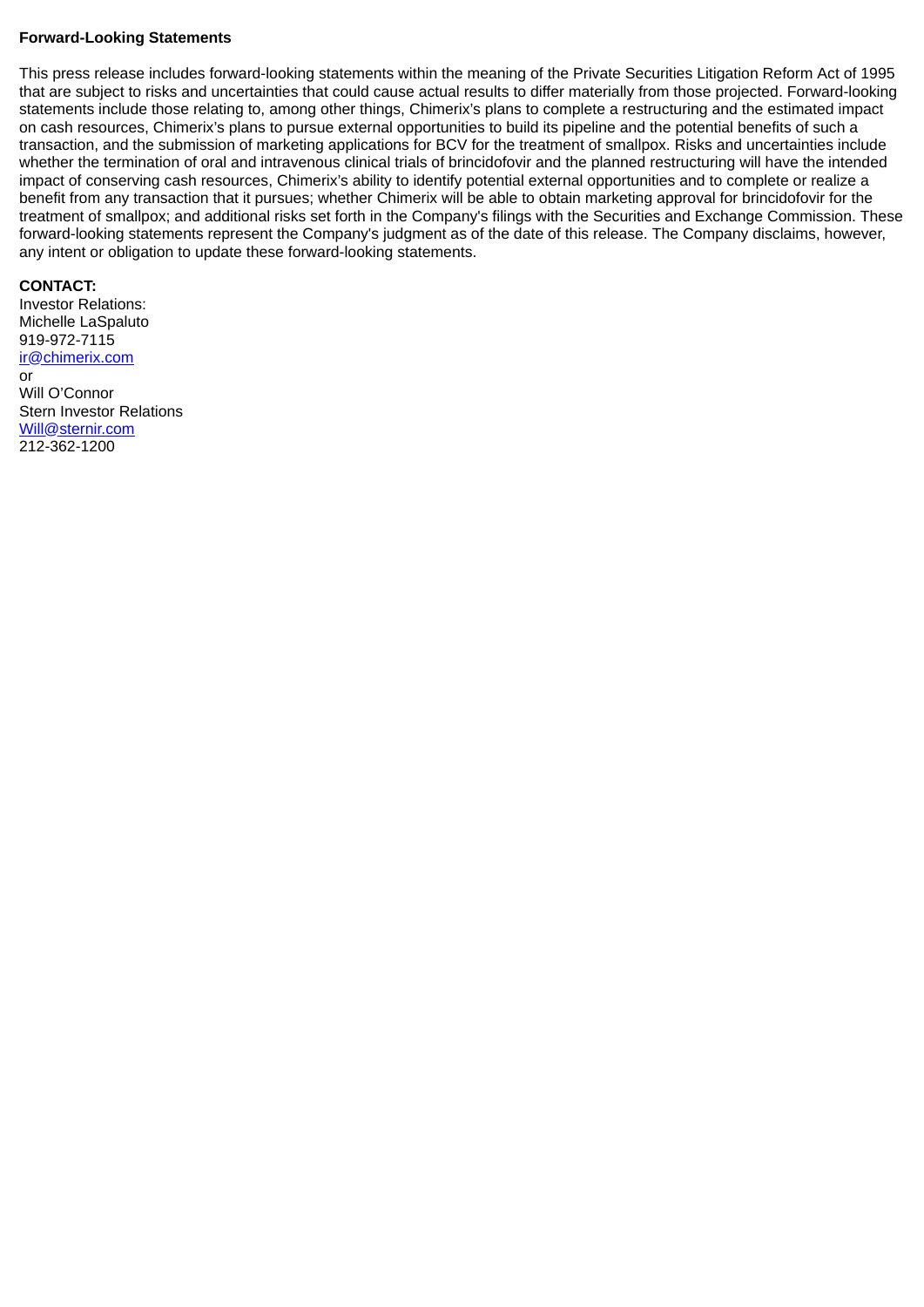#### **CHIMERIX, INC. CONSOLIDATED BALANCE SHEETS (in thousands, except share and per share data) (unaudited)**

|                                                                                                                                                                                                                |      | March 31, 2019 |               | December 31,<br>2018 |
|----------------------------------------------------------------------------------------------------------------------------------------------------------------------------------------------------------------|------|----------------|---------------|----------------------|
| <b>ASSETS</b>                                                                                                                                                                                                  |      |                |               |                      |
| Current assets:                                                                                                                                                                                                |      |                |               |                      |
| Cash and cash equivalents                                                                                                                                                                                      | \$   | 19,705         | $\mathbb{S}$  | 81,106               |
| Short-term investments, available-for-sale                                                                                                                                                                     |      | 151,881        |               | 105,424              |
| Accounts receivable                                                                                                                                                                                            |      | 1,425          |               | 330                  |
| Prepaid expenses and other current assets                                                                                                                                                                      |      | 2,534          |               | 2,598                |
| Total current assets                                                                                                                                                                                           |      | 175,545        |               | 189,458              |
| Property and equipment, net of accumulated depreciation                                                                                                                                                        |      | 1,158          |               | 1,210                |
| Operating lease right-of-use assets                                                                                                                                                                            |      | 1,232          |               |                      |
| Other long-term assets                                                                                                                                                                                         |      | 53             |               | 46                   |
| <b>Total assets</b>                                                                                                                                                                                            | $\$$ | 177,988        | \$            | 190,714              |
| <b>LIABILITIES AND STOCKHOLDERS' EQUITY</b>                                                                                                                                                                    |      |                |               |                      |
| Current liabilities:                                                                                                                                                                                           |      |                |               |                      |
| Accounts payable                                                                                                                                                                                               | \$   | 2,492          | <sup>\$</sup> | 4,691                |
| <b>Accrued liabilities</b>                                                                                                                                                                                     |      | 10,389         |               | 8,275                |
| Total current liabilities                                                                                                                                                                                      |      | 12,881         |               | 12,966               |
| Lease-related obligations                                                                                                                                                                                      |      | 800            |               | 144                  |
| <b>Total liabilities</b>                                                                                                                                                                                       |      | 13,681         |               | 13,110               |
| Stockholders' equity:                                                                                                                                                                                          |      |                |               |                      |
| Preferred stock, \$0.001 par value, 10,000,000 shares authorized at March 31, 2019 and December 31, 2018; no<br>shares issued and outstanding as of March 31, 2019 and December 31, 2018                       |      |                |               |                      |
| Common stock, \$0.001 par value, 200,000,000 shares authorized at March 31, 2019 and December 31, 2018;<br>51,023,842 and 50,735,279 shares issued and outstanding as of March 31, 2019 and December 31, 2018, |      | 51             |               | 51                   |
| respectively<br>Additional paid-in capital                                                                                                                                                                     |      | 738,163        |               | 733,907              |
| Accumulated other comprehensive gain (loss), net                                                                                                                                                               |      | 48             |               | (92)                 |
| Accumulated deficit                                                                                                                                                                                            |      | (573, 955)     |               | (556, 262)           |
| Total stockholders' equity                                                                                                                                                                                     |      | 164,307        |               | 177,604              |
|                                                                                                                                                                                                                | \$   |                |               |                      |
| Total liabilities and stockholders' equity                                                                                                                                                                     |      | 177,988        | \$            | 190,714              |